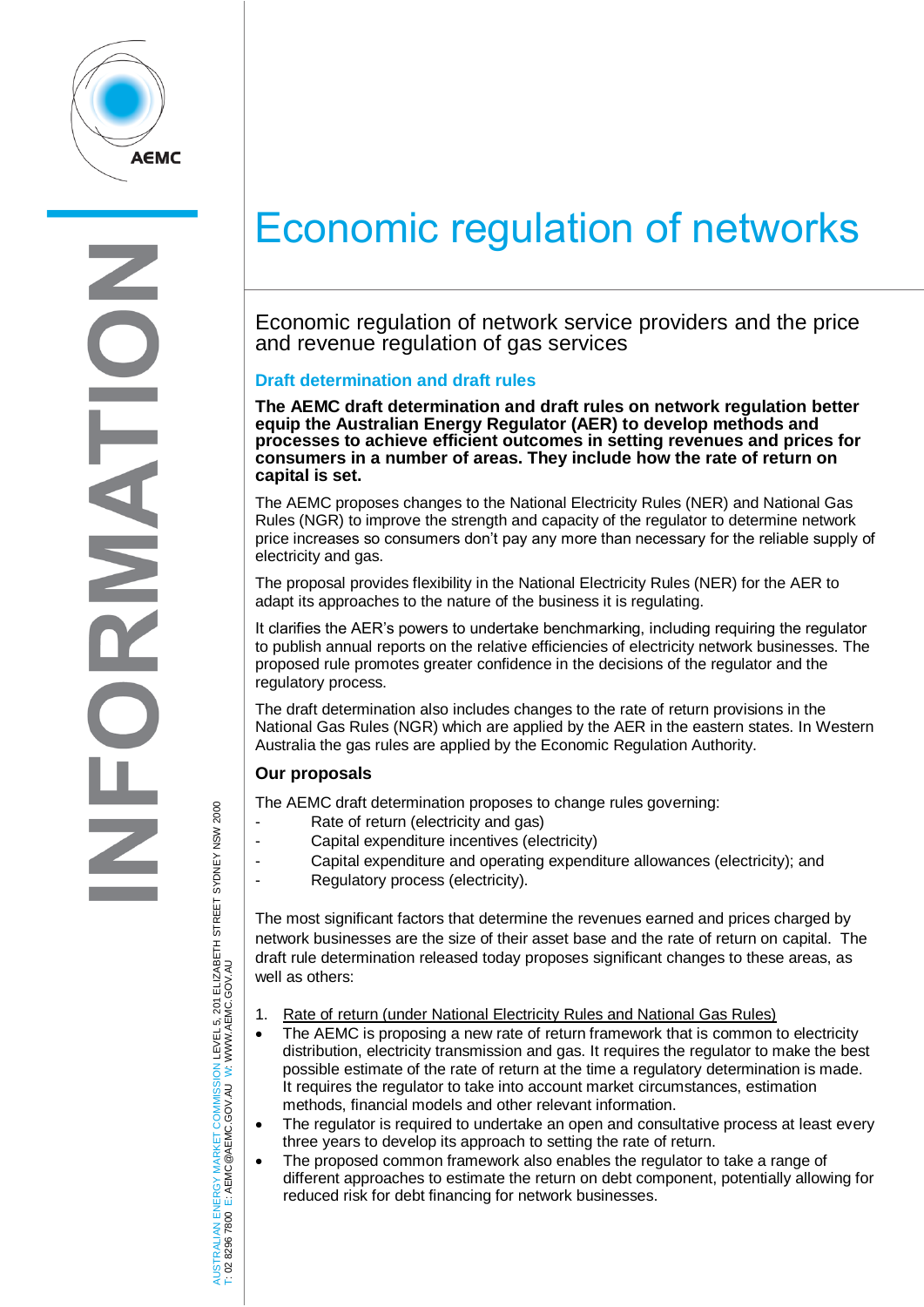#### **Our proposals (continued)**

- 2. Capital expenditure incentives (under National Electricity Rules)
- The draft determination provides for new tools under the NER, such as capital expenditure sharing schemes and efficiency reviews, so the regulator can incentivise network service providers to invest capital efficiently.
- The regulator can apply the tools as it considers appropriate to each network business. having regard to an overall objective. That objective is that only capital expenditure that is efficient should form part of the regulated asset base.
- The benefits of reviewing the efficiency of past capital expenditure include contributing to the regulator's analysis when assessing expenditure proposals and setting future expenditure allowances.
- 3. Capital expenditure and operating expenditure allowances (under National Electricity Rules)
- The draft determination improves clarity and removes ambiguities regarding the powers of the AER to interrogate, review and amend capital expenditure and operating expenditure proposals submitted by network service providers.
- Under the proposed changes, the AER is also required to publish annual benchmarking reports, setting out the relative efficiencies of network businesses.
- 4. Regulatory process (under the National Electricity Rules)
- The regulatory determination process would be lengthened by six months and other changes are proposed to enhance stakeholder involvement particularly by community representatives.

#### **Implementation**

Arrangements will be required to transition network businesses to the new rules. The AEMC's implementation proposal will be published by mid-September 2012 for public consultation.

#### **Rule change requests and timing**

This draft determination responds to rule change requests received from the AER and a group of large energy users (Energy Users Rule Change Committee EURCC) to change the electricity and gas rules in relation to the economic regulation of network service providers.

#### **Timing and next steps**

These rule change requests were lodged by the AER and EURCC in September and October 2011 following the close of the first regulatory period for each network business.

The areas of reform identified in the draft determination have been evaluated in a directions paper and discussed at forums across Australia. The AEMC has looked at the available evidence and considered approaches taken by other regulators in relevant jurisdictions in Australia and overseas including NSW, WA, UK and NZ,

Stakeholder comments are now being sought of the package of amendments in the draft determination.

Submissions close on 4 October 2012.

The final determination and rule will be made in November 2012. Final rules will be in place by November 2012.

#### **Changing context for the rules - electricity**

The National Electricity Rules govern the operation of the National Electricity Market (NEM). The National Gas Rules govern access to natural gas pipeline services and elements of broader natural gas markets. The AEMC makes and amends both sets of rules. The rules are applied by the AER to set the maximum revenues that may be earned and prices charged by electricity and gas network businesses to deliver energy to customers. In Western Australia the NGR are applied by the Energy Regulation Authority of Western Australia.

The five-year regulatory cycle was established to help ensure a stable investment environment. The current rules for electricity distribution were developed by the then

**Final rules will be in place by November 2012.** 

**The AEMC's draft determination acts on the need to promote efficiency in a changing environment.**